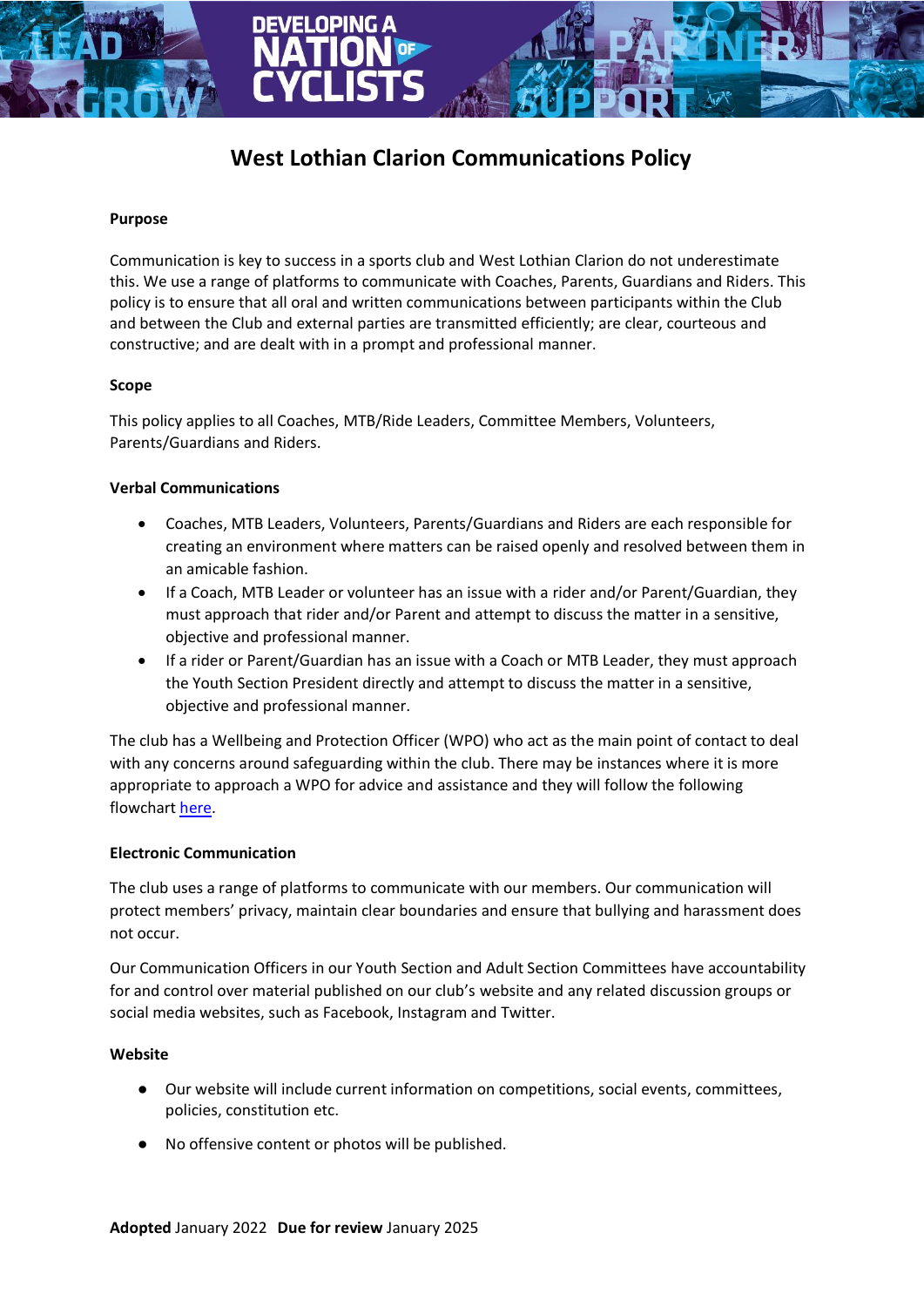

- If we intend to publish a photo of a child, we will only do this for children who have indicated they are happy with this via our Membership Form.
- We will seek feedback from members to improve the information available on the site.

# **SMS, Email, Whatsapp, Spond**

Committee Members, Coaches and MTB Leaders may use Text, Email, whatsapp or the Spond platform to provide information about competition, training, club-sanctioned social events and other club business, however:

- Most information will be via Spond for the youth section or via regular newsletters to the Adult Section
- Email communication will be used when more information is required
- Communication involving children will be directed through their Parents/Guardians.

# **Social Media**

- We treat all social media postings, blogs, status updates and tweets as public 'comment'.
- Postings (written, photos or videos) will be family-friendly and feature positive club news and events.
- No personal information about our members will be disclosed.
- No statements will be made that are misleading, false or likely to injure a person's reputation.
- No statements will be made that might bring our club into disrepute.
- Abusive, discriminatory, intimidating or offensive statements will not be tolerated. Offending posts will be removed and those responsible will be blocked from the site.

# **What we ask you to do**

We expect our members to conduct themselves appropriately when using electronic communication to share information with other members or posting material on public websites connected to the club.

Electronic communication:

- should be restricted to club matters
- must not offend, intimidate, humiliate or bully another person
- must not be misleading, false or injure the reputation of another person
- should respect and maintain the privacy of members
- must not bring the club into disrepute.

Coaches and others who work with children and young people must direct electronic communication through the child's parents.